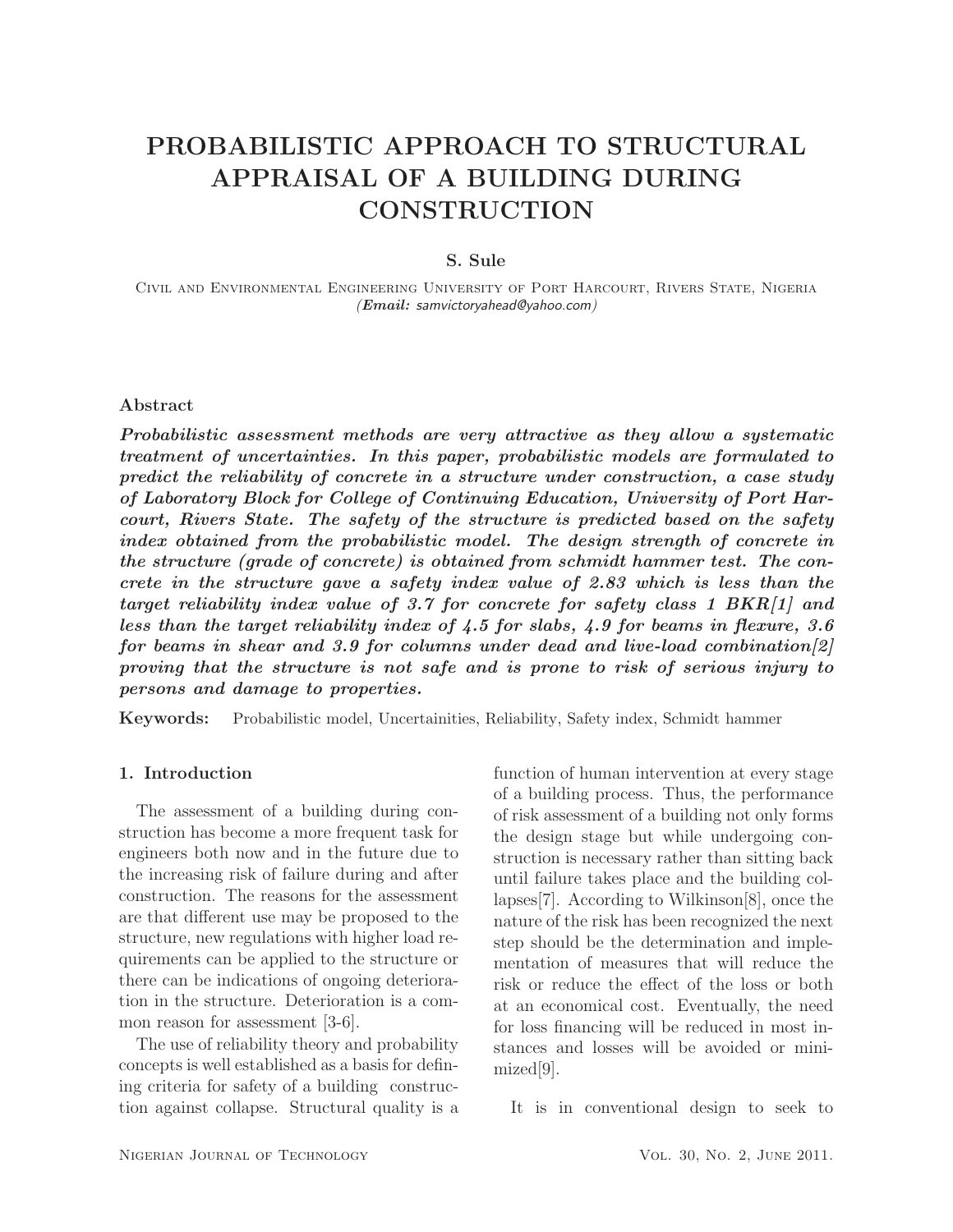achieve a low probability of getting an action value higher than the resistance of the structure. For this reason, it is usually verified that the limit states (states at which the structure no longer performs the intended purpose) are not reached when design values for actions, material properties and geometrical data are used in the design models. However, natural phenomena support the existence of inherent variability in most of the design quantities. As a result, the expected level of probability of failure becomes an issue which should be handled rationally.

According to Freudenthal[10], the best way to assess the safety of an existing deteriorating structure is by probability of failure. Because the design of a structure embodies uncertain predictions of the performance of structural materials as well as of the expected load patterns and intensities, the concept of probability forms an integral part of any rational analysis and any conceivable condition is necessarily associated with a numerical measure of the probability of its occurrence. Infact, meaningfully, it has been the directional effort of the engagement of probabilistic thinking to systematically assess the effect of uncertainty on structural performance. Although the use of probabilistic concept may not answer all issues of unknowns, it has played a very remarkable role in the integrity assessment of many engineering systems [11-12]. The strength variable is assumed randomly and stochastically. The reliability of concrete in the structural members is assessed in terms of reliability index.

The intent of this paper is to investigate the reliability of a building during construction using simple probabilistic model. The algorithm involved is simple, not involving much computational effort.

## 2. Schmidt Hammer Test

The rebound hammer test is described in ASTM C805[13]. It is a non-destructive test on concrete. It is based on the principle that

the rebound of an elastic mass depends on the hardness of the surface against which the mass impinges. The test method started by the careful selection and preparation of the concrete surface to be tested. As the surface was chosen, it was prepared by an abrasive stone so that the test surface was ground smooth. An energy was applied by pushing the hammer against the test surface. The plunger was allowed to strike perpendicularly to the test surface. After impact, the rebound hammer readings were recorded for the individual structural members (Table 1).

#### 3. Model Development

The reliability prediction is achieved using normal probabilistic  $(\mu, \sigma)$  model. The probability density function of a normal variate is given by

$$
f_x(x) = \frac{1}{\sigma\sqrt{2\pi}} \exp\left[-\frac{1}{2}\left(\frac{x-\mu}{\sigma}\right)^2\right]; -\infty \le x \le \infty
$$
\n(1)

Where  $\mu$  and  $\sigma$  are the mean and standard deviation of the distribution respectively. For standard and normal distribution  $N(0,1)$ , the PDF of the standard normal variate  $u$  is given by:

$$
f_u(u) = \frac{1}{\sqrt{2\pi}} \exp\left[-\frac{1}{2}u^2\right]; -\infty \le x \le \infty \quad (2)
$$

Let  $\phi_{(u)}$  represent CDF. Hence  $\phi_{(u)}$  is the cumulative probability of a standard normal variate given by

$$
\phi_{(u)} = f_u(u) = P(U \le u) \tag{3}
$$

Where PDF, CDF represent probability density function and cumulative density function of the standard normal variate respectively.

The PDF and CDF of u are as shown in figure 1 below.

Conversely,  $u_1$  at a cumulative probability of P1 is given by:

$$
u_1 = \phi^{-1}(P_1)
$$
 (4)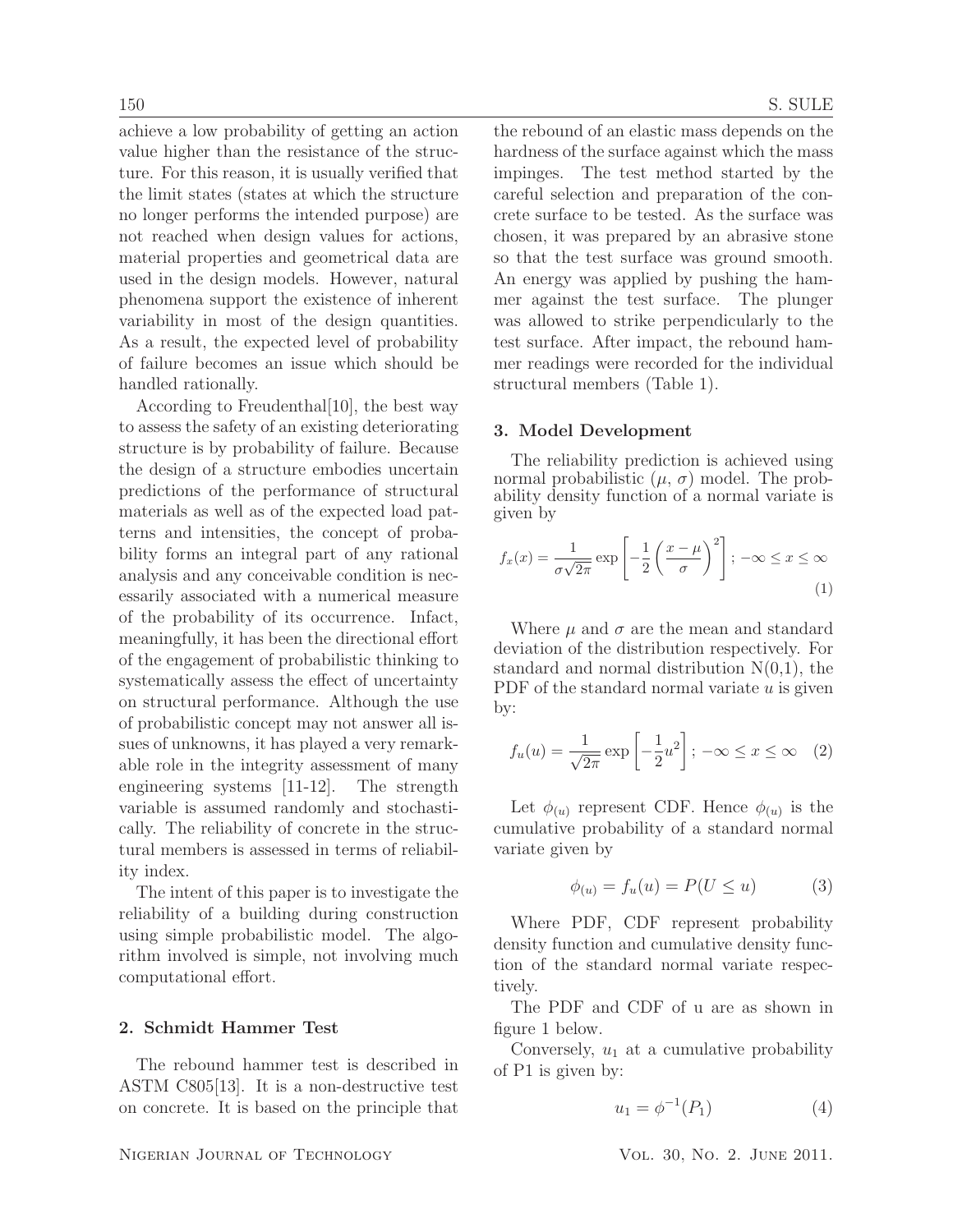

Figure 1: Formulation of safety analysis in normalized coordinates[2].

$$
\phi(-u_2) = 1 - \phi(u_2)
$$
 (5)

If

$$
\phi(-u_2) = P_2 \tag{6}
$$

Then

$$
u_2 = -\phi^{-1}(P_2)
$$
 (7)

The distribution is symmetrical. The CDF of x with distribution  $N(\mu, \sigma)$  is given by

$$
F_x(x) = \frac{1}{\sigma\sqrt{2\pi}} \int_{-\infty}^{\infty} \exp\left[-\frac{1}{2}\left(\frac{X-\mu}{\sigma}\right)^2\right] dx
$$
\n(8)

The normally distributed variable (X) can be reduced to a standard normal variable by using the transformation given in equation (9) Let

$$
u = \frac{X - \mu}{\sigma} \tag{9}
$$

Therefore,

$$
dx = \sigma du \tag{10}
$$

Substituting for  $dx$  in equation (8) above gives:

$$
F_x(x) = \frac{1}{\sqrt{2\pi}} \int_{-\infty}^{X-\mu/\sigma} \exp\left(-\frac{u^2}{2}\right) du \quad (11)
$$

The integral in equation (11) is the area under the standard normal density curve between  $-\infty$  and  $\frac{X-\mu}{\sigma}$ . Hence,

$$
f_x(x) = \varphi\left(\frac{X-\mu}{\sigma}\right) \tag{12}
$$

NIGERIAN JOURNAL OF TECHNOLOGY VOL. 30, NO. 2. JUNE 2011.

Therefore,

$$
F_x(x) = \varphi(u) \tag{13}
$$

Equation (14) represents the cumulative distribution function of  $x$ .

Using normal probability tables, the probability of failure of concrete in a structure in compression can be obtained.

### 4. Reliability Analysis

Let x be a basic variable,  $\mu_x$  be the true mean of x, and  $\delta_x$  be the true coefficient of variation of x.

 $\overline{X}$  = sample mean

 $\overline{\delta_x}$  = sample coefficient of variation

x and  $\overline{\delta_x}$  are determined from data collected under carefully controlled conditions.  $\delta_x$  determines the inherent variability. Let the bias and coefficient of variation of uncertainties be given by  $\overline{M}$  and  $\overline{\delta_x}$ . Then  $\mu_x$  and  $\delta_x$  are estimated as:

$$
\mu_x = \overline{M} \, \overline{X} \tag{14}
$$

$$
\delta_x = \left(\overline{\delta_x}^2 + \delta_M^2\right)^{1/2} \tag{15}
$$

Considering  $n$  factors,

$$
\delta_M = (\delta_1^2 + \delta_2^2 + \ldots + \delta_n^2)^{1/2}
$$
 (16)

Let  $y$  be the cube strength of concrete and  $x$ be the strength of concrete in structure. The mean value of the concrete strength in structure = 0.67 times the mean value of the cube strength of concrete.

$$
\implies \mu_x = 0.67 \mu_y[14] \tag{17}
$$

Taking into account the uncertainties involved in testing procedure  $(\delta_{test})$  and in-situ variation of concrete strength  $(\delta_{in\, situ})$ , the coefficient of variation of concrete strength using equation (16) can be given as

$$
\delta_x^2 = \delta_y^2 + \delta_{test}^2 + \delta_{in\, situ}^2 \tag{18}
$$

 $\delta_{test} = 0.05$  and  $\delta_{in\, situ} = 0.10$  [2]. Then,

$$
\delta_x^2 = \delta_y^2 + 0.125\tag{19}
$$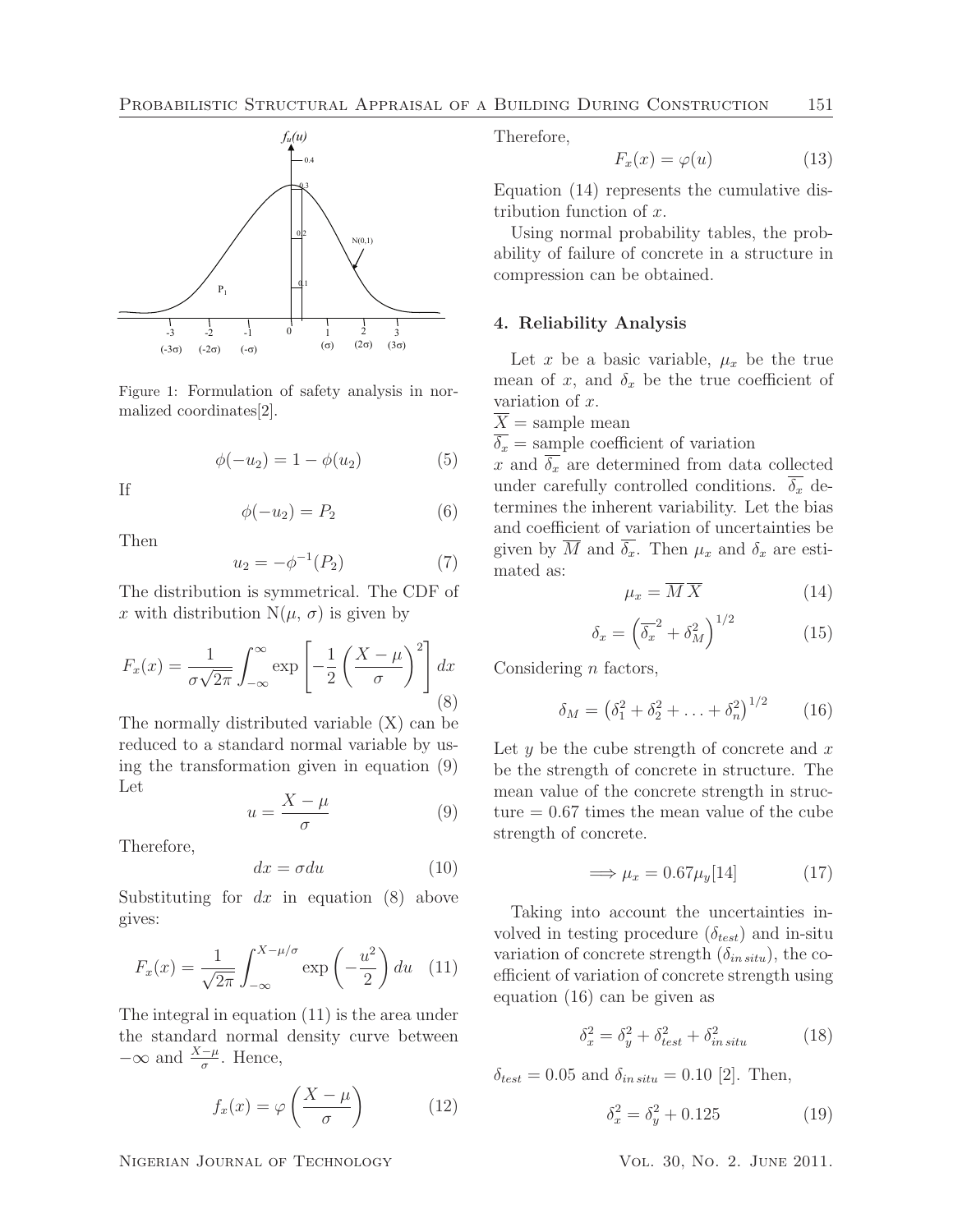| S/No           | Location                                                  | Rebound<br>Hammer<br>readings | Average<br>Rebound | Concrete<br>strength<br>from<br>Rebound<br><b>Test</b> |  |
|----------------|-----------------------------------------------------------|-------------------------------|--------------------|--------------------------------------------------------|--|
| 1              | Middle Panel                                              | 23.23                         | 23                 | 18                                                     |  |
| $\overline{2}$ | Edge Panel                                                | 23.23                         | 23                 | 18                                                     |  |
| 3              | Beam 2                                                    | 20,20                         | 20                 | 14                                                     |  |
| $\overline{4}$ | Slab <sub>2</sub>                                         | 24,24                         | 24                 | 20                                                     |  |
| 5              | Slab 1                                                    | 18,19                         | 19                 | 8                                                      |  |
| 6              | Middle column                                             | 35,27                         | 31                 | 29                                                     |  |
| 7              | Corner column                                             | 27,27                         | 27                 | 2.5                                                    |  |
| 8              | Beam 1                                                    | 21,12                         | 12                 | 5                                                      |  |
| 9              | Stair case                                                | 23.3,19                       | 21.2               | 15                                                     |  |
| 10             | Column footing                                            | 12.5,6                        | 9                  | $\overline{4}$                                         |  |
|                | 10<br>* $\mu_y = \sum_{10}^{8} \frac{y_i}{10} = 15N/mm^2$ |                               |                    |                                                        |  |

Table 1: Results of non-destructive test on concrete.

$$
\mu_y = \sum_{i=1}^{n} \frac{1}{10} = 1 \text{ or } \text{num}
$$

The value of  $\delta_u$  is a function of the design mix. Equation (19) represents the net variation in concrete strength.

When the stress developed in the ith structural member exceeds the allowable stress, its safety is jeopardized. Hence, the probability of failure of an  $i_{th}$  structural member can be given as:

$$
P_{f_i} = P(X_i < f_a) \tag{20}
$$

Where  $X_i$  is the random variable representing the strength or resistance of the  $i_{th}$  structural member and  $f_a =$  allowable stress of concrete in compression =  $0.34 f_{cu}$  [14]. X is assumed to be normally distributed. Therefore,

$$
P_{f_i} = \varphi \left( \frac{f_a - \mu_x}{\delta_x} \right) \tag{21}
$$

Hasofer and Lind [15] gave the relation between safety index and probability of failure as described by equation (22).

$$
P_f = 1 \times 10^{-\beta} \tag{22}
$$

(22) where  $\beta$  = safety or reliability index.

## 5. Results and Discussion

From Table 2,  $\mu_y = 17.56 \text{N/mm}^2$ ,  $\sigma_y =$  $2.69N/mm^2$  and  $\delta_y = 15.33\% = 0.1533$ . Using equation (20),

$$
\delta_x = \sqrt{0.1533^2 + 0.125} = 0.19\tag{23}
$$

From equation (18),

$$
\mu_x = 0.67\mu_y = 0.67 \times 17.56 = 11.76 \text{N/mm}^2
$$

$$
\sigma_x = 0.67\sigma_y = 0.67x0.19x17.56 = 2.24 \text{N/mm}^2
$$

$$
\delta_y = \frac{\sigma_y}{\mu_y}
$$

Using equation (22) the probability of failure of concrete in structure is:

$$
P_f = \varphi \left( \frac{5.10 - 11.76}{2.24} \right) = \varphi(-2.97) = 1.49x10^{-3}
$$

From equation (23), 0.00149 =  $10^{-\beta}$ ,  $\beta$  = 2.83.

#### 6. Discussion of Results and Conclusion

Probabilistic approach to structural appraisal of a building during construction has been discussed. From Table 1, it can be observed that Rebound test gave an average concrete strength of about  $15N/mm^2$  (grade 15). The as-constructed concrete strength gave a probability of failure value of  $1.49 \times 10^{-3}$  and the corresponding reliability index value of 2.83 which is less than the target reliability index of 3.7 BKR[1] safety class 1 and less than reliability index of 4.5 for slabs, 4.9 for beams in flexure, 3.6 for beams in shear and 3.9 for columns under dead and live load combination[2]. In conclusion, the structure is not safe and stands a risk of serious injury to persons and damage to properties. The floor slab and beams are therefore recommended for careful demolition to give way to a new structural frame which should be properly designed to reflect the "as-constructed" structural arrangement of the columns and a more competent contractor should be considered for the re-construction while supervision should be more stringent.

#### References

1. BKR (2000) Design Regulations of the Swedish Board of Housing, Building and planning BKR. Swedish Board of Housing, building and Planning.